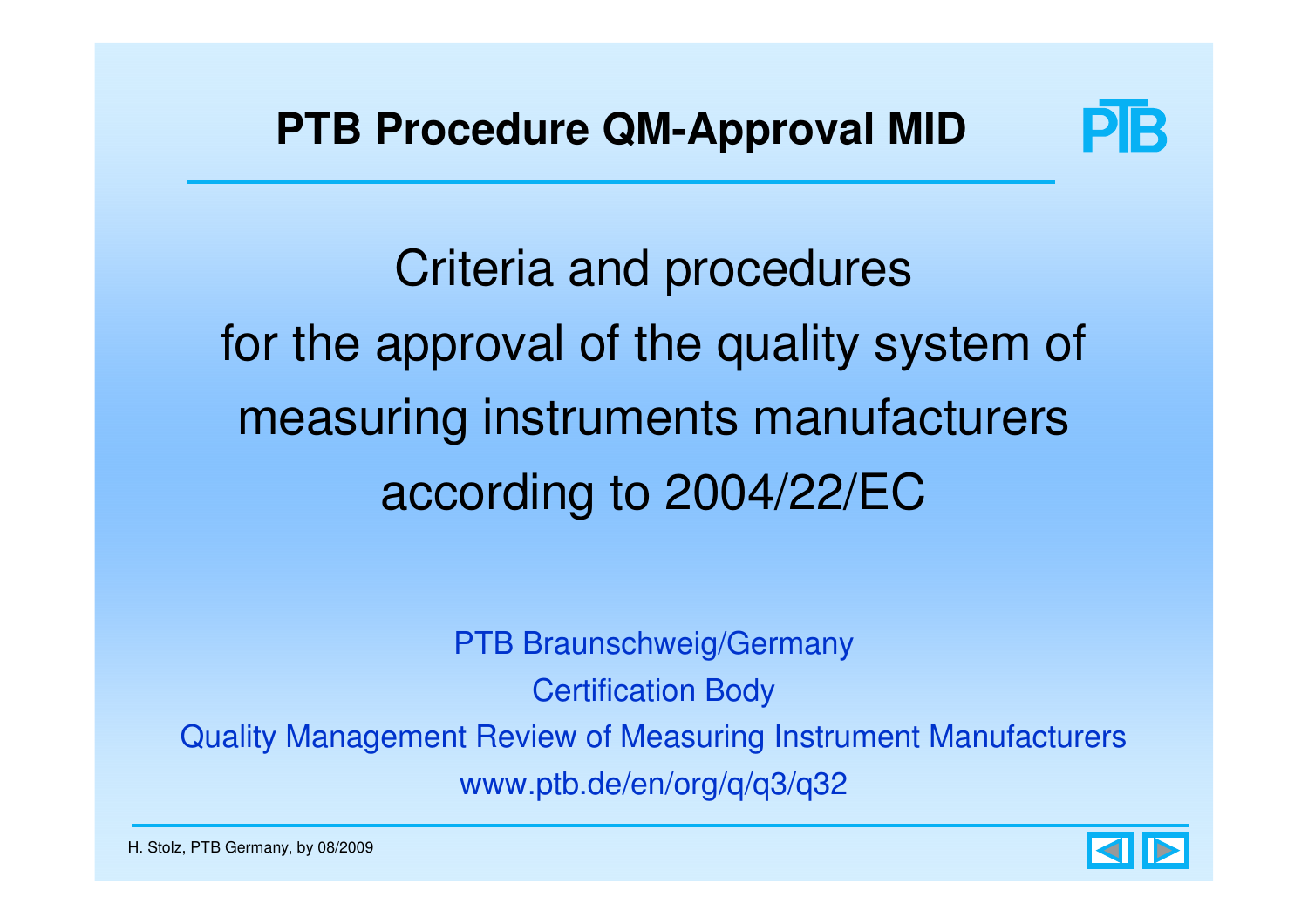



- •Introduction
- •Comparison ISO 9001-certification / QM-approval
- •Procedure of the QM-approval
- •**Contact**

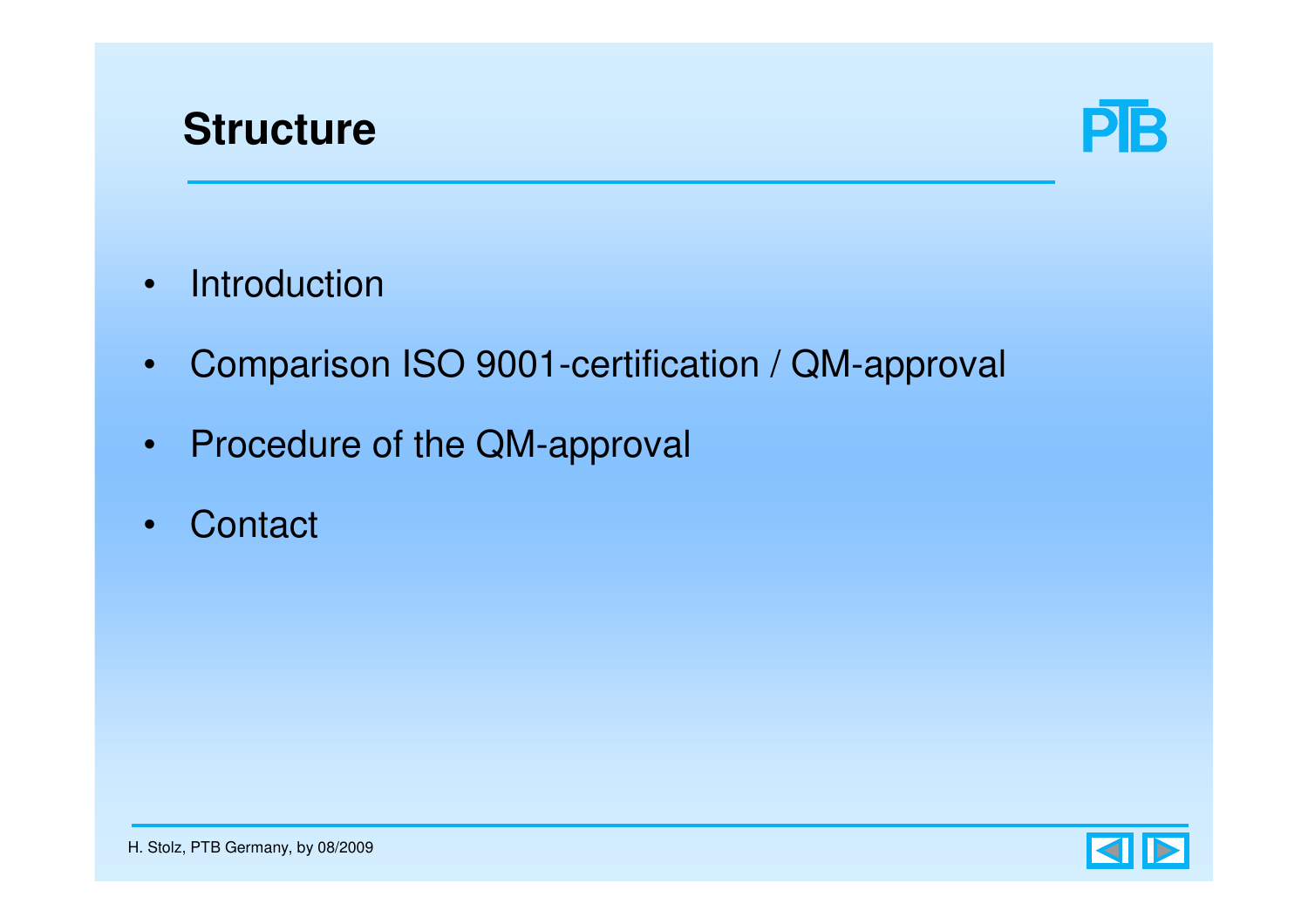### **Roll-out of new measuring instruments**





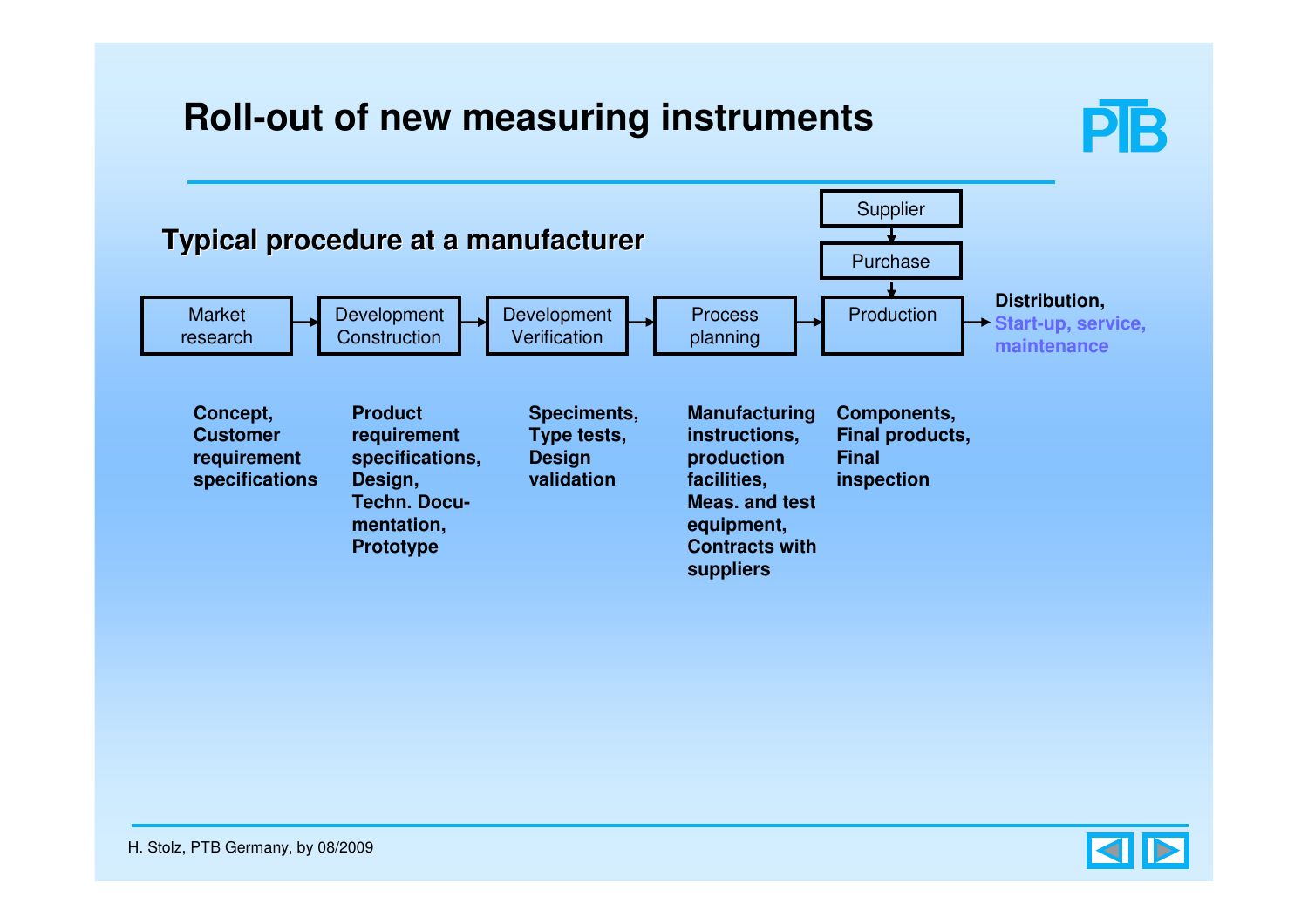### **Legal inspections according to the old German verification law**



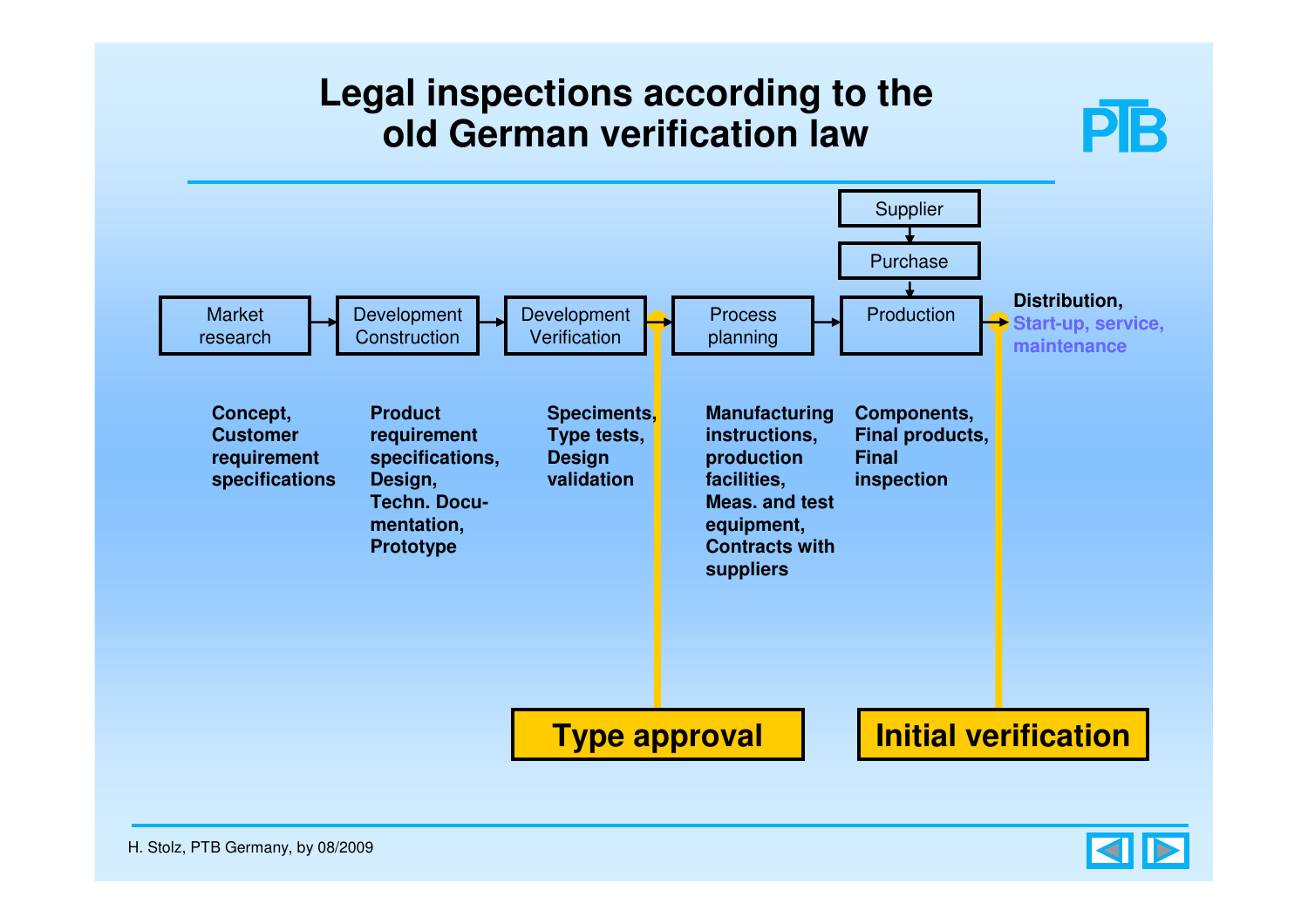## **Possible Conformity assessment procedures (modules) according to directive 2004/22/EC (MID)**



H. Stolz, PTB Germany, by 08/2009

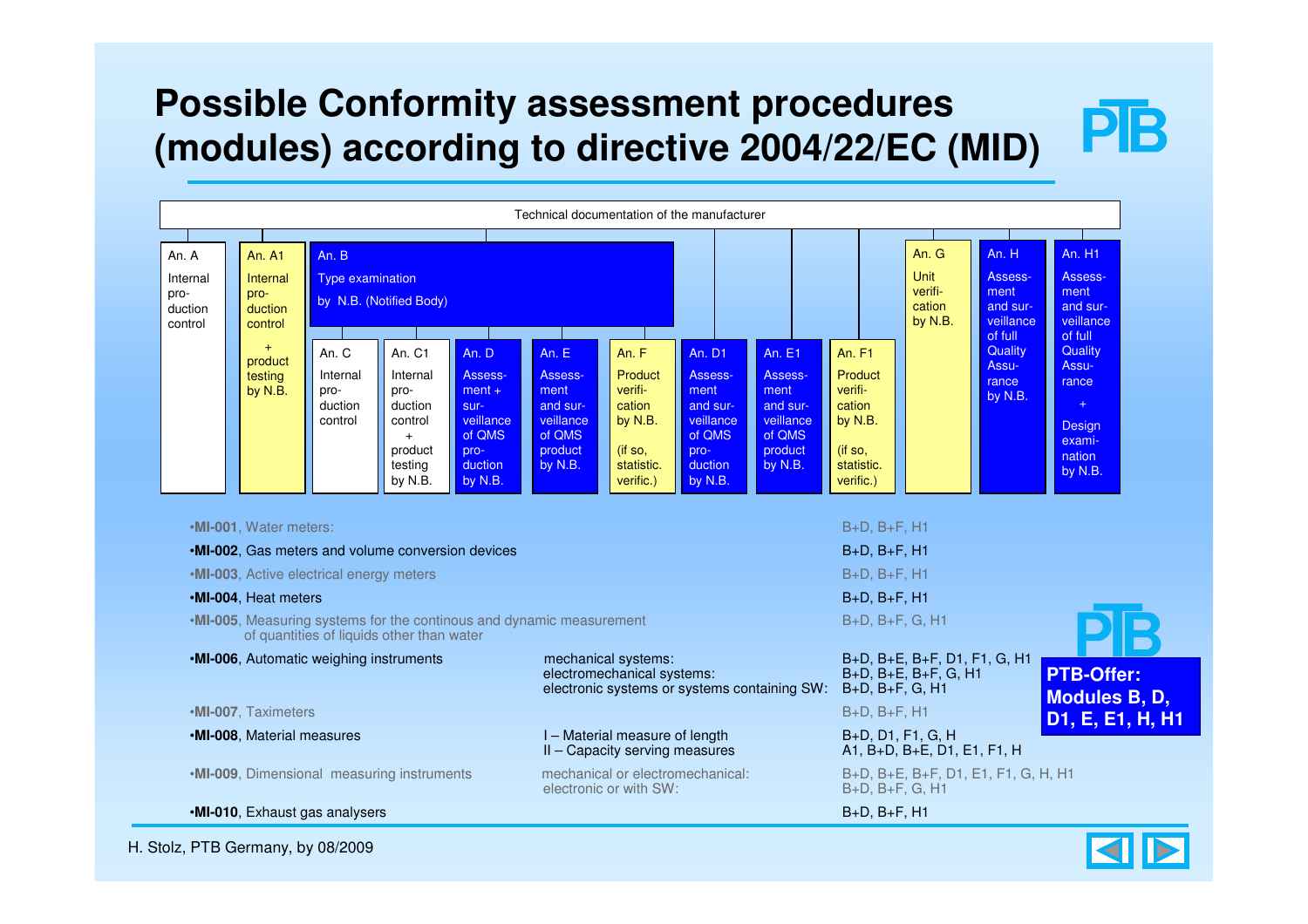### **MID Conformity assessment proceduresModules B + D**





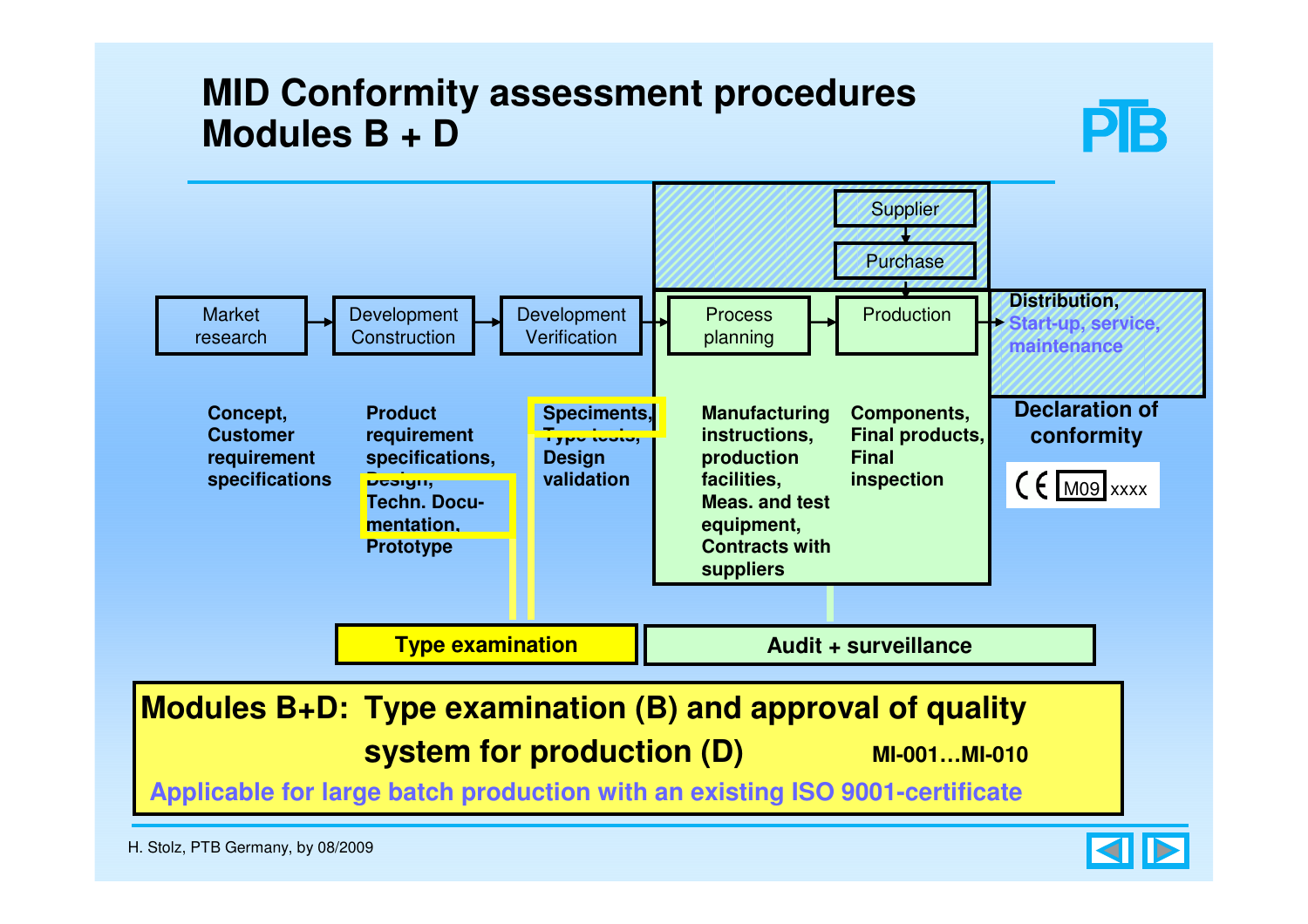### **MID Conformity assessment proceduresModule D1**



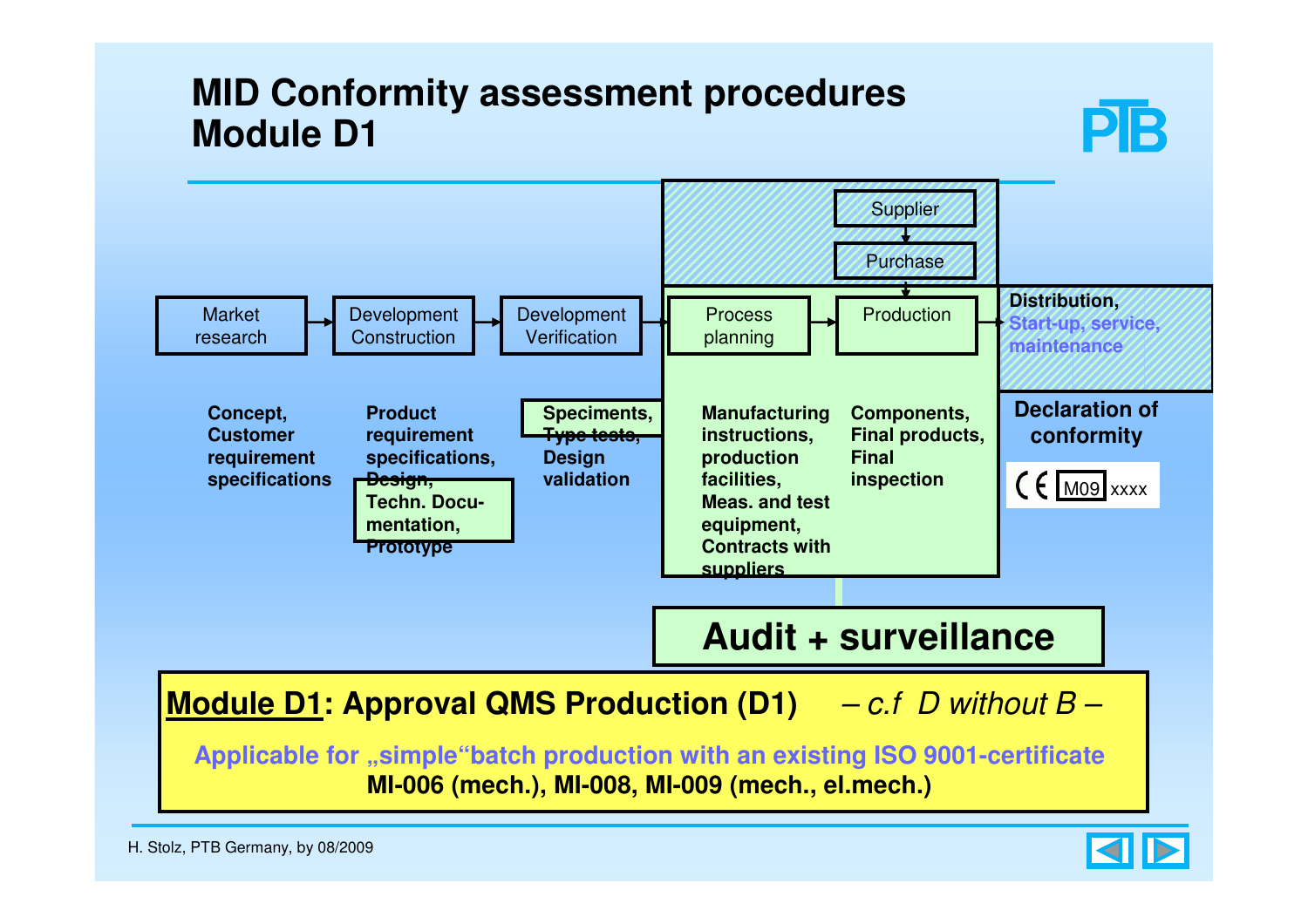### **MID Conformity assessment proceduresModules B + E**



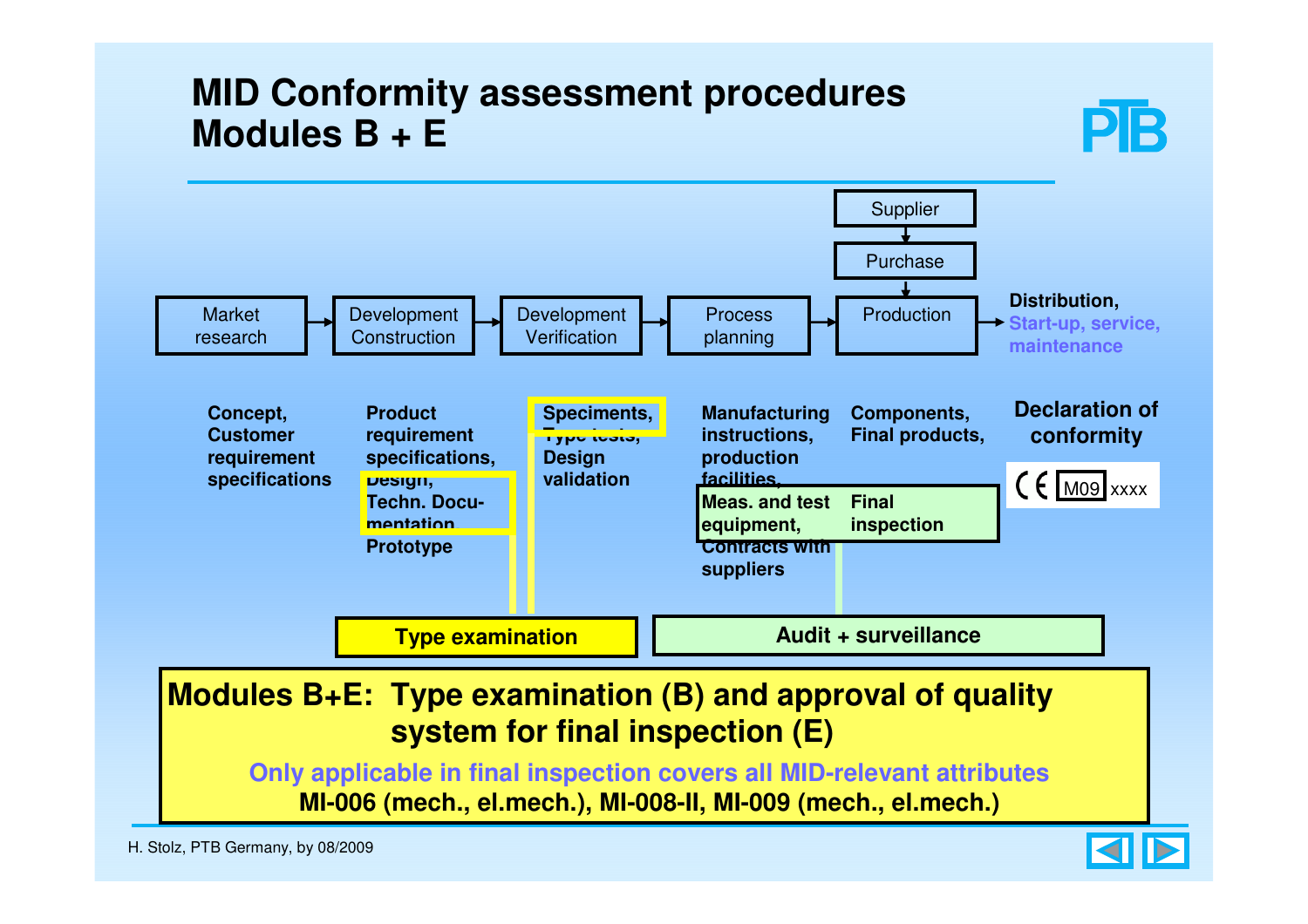### **MID Conformity assessment proceduresModule E1**



**Simple meas. instruments, if final inspection covers all MID-relevant attributesMI-008-II, MI-009 (mech., el.mech.)**

H. Stolz, PTB Germany, by 08/2009



PIB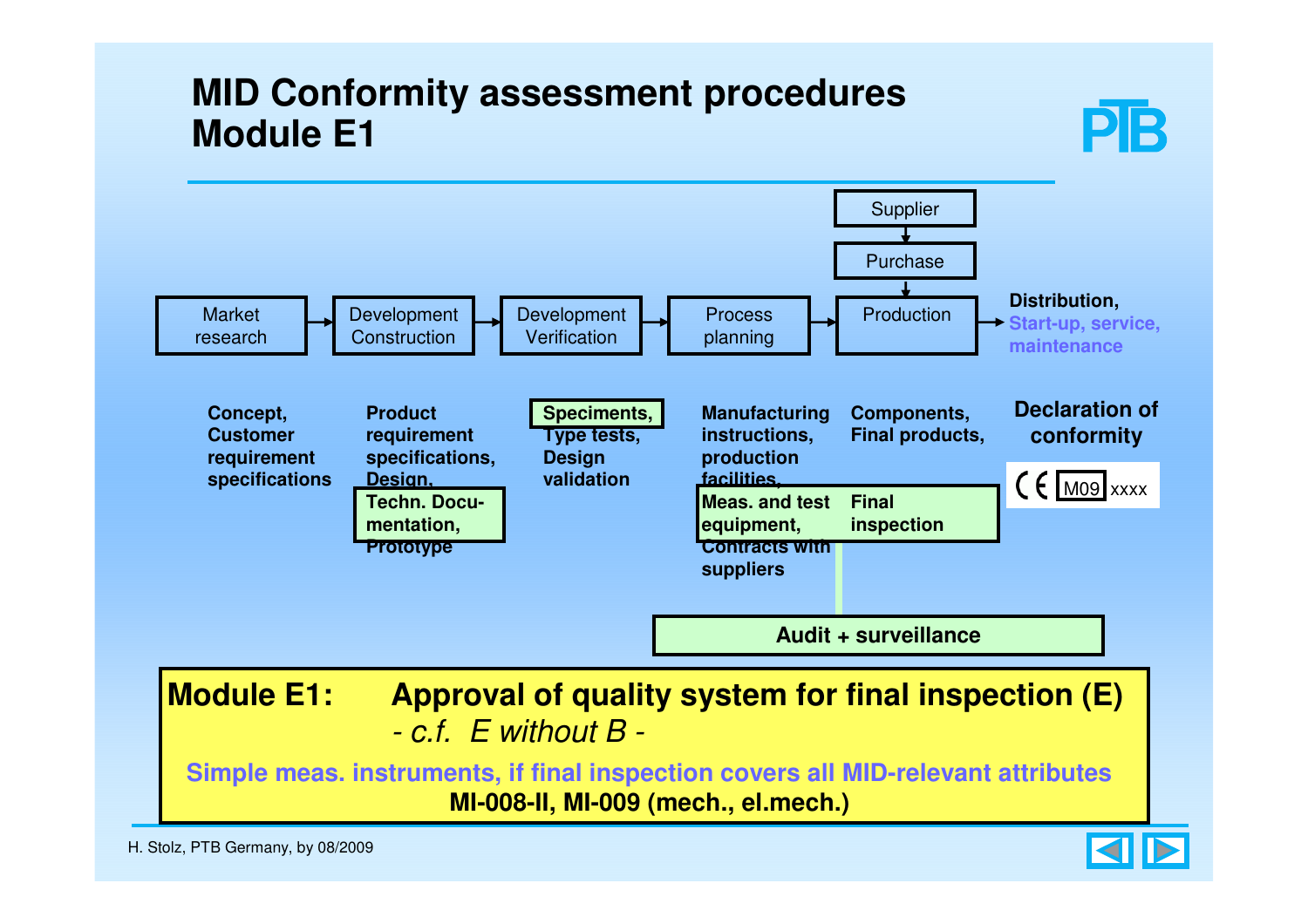## **MID Conformity assessment proceduresModule H**



**Module H: Approval of quality system for development andproduction MI-008-I, MI-008-II, MI-009 (mech., el.mech.)**

**Only applicable for material measures and simple dimensional measuring instruments**

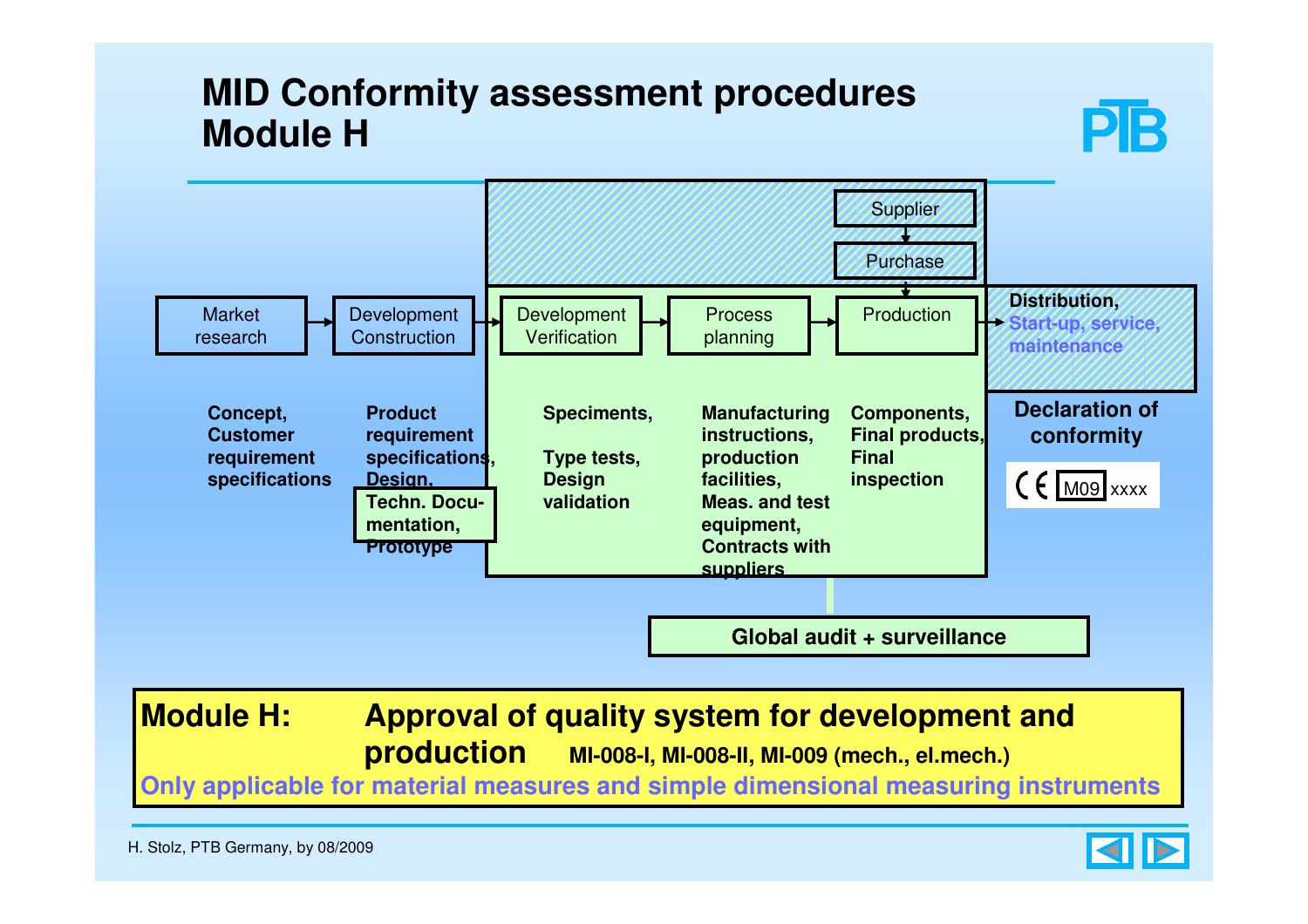## **MID Conformity assessment proceduresModule H1**



#### **Module H1: Design examination and approval of quality system for development and production MI-001…MI-007, MI-009, MI-010**

**Applicable for manufacturers with own type test equipment and ISO 9001-certificate**



PIB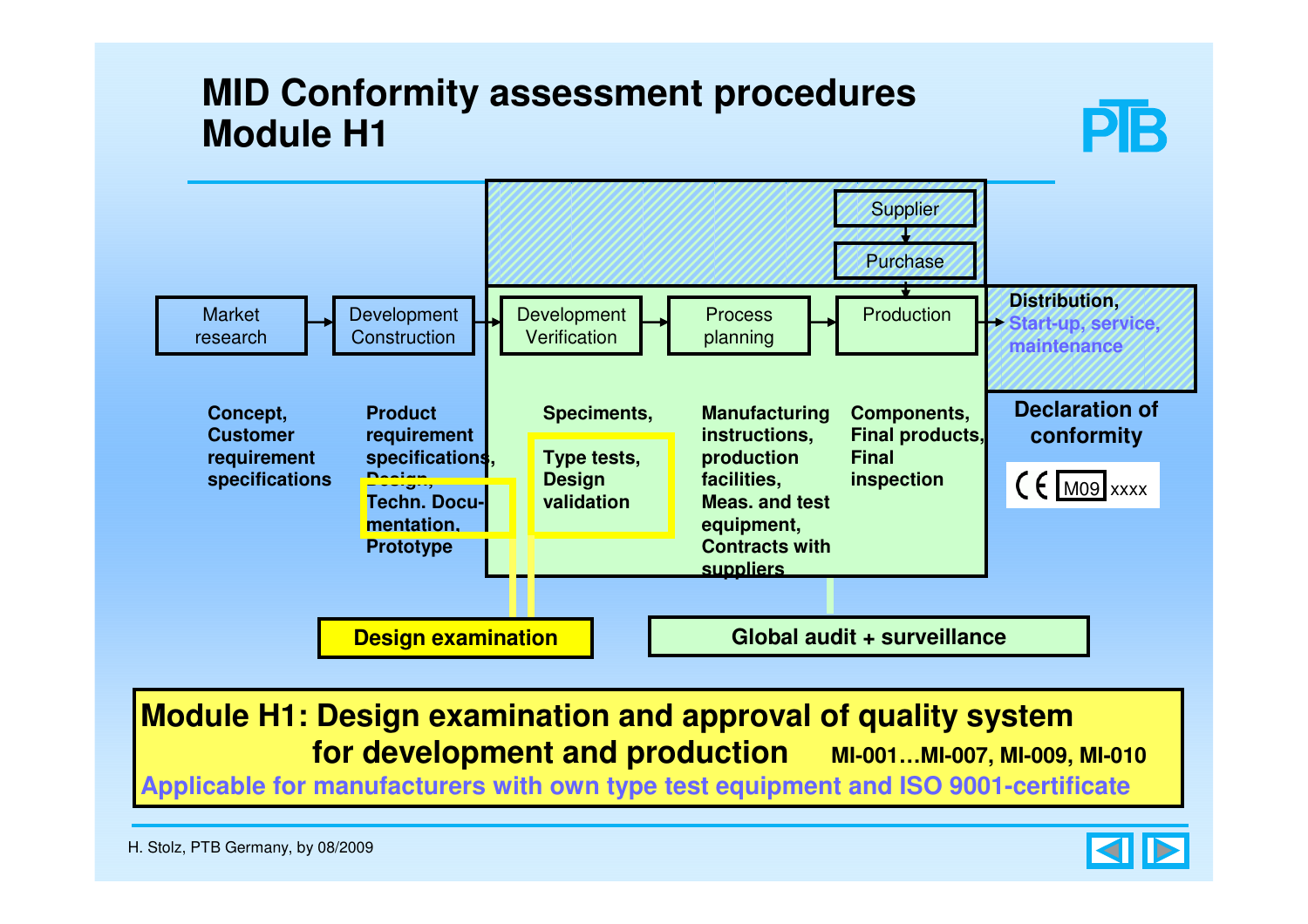## **Difference between B+D and H1**



• Module D bases on the specifications given in the typeexamination certificates (module B), which must not be issued until the instruments have successfully passed the type examination tests.The audit done by the notified body largely covers

production and final testing.

• Module H1: The intrinsic type examination is performed by the manufacturer himself (product tests by the notified body are possible within the surveillance audits).Within the design examination the notified body evaluates the technical documentation and the result of the design validation of the manufacturer. The audit done by the notified body also covers development.

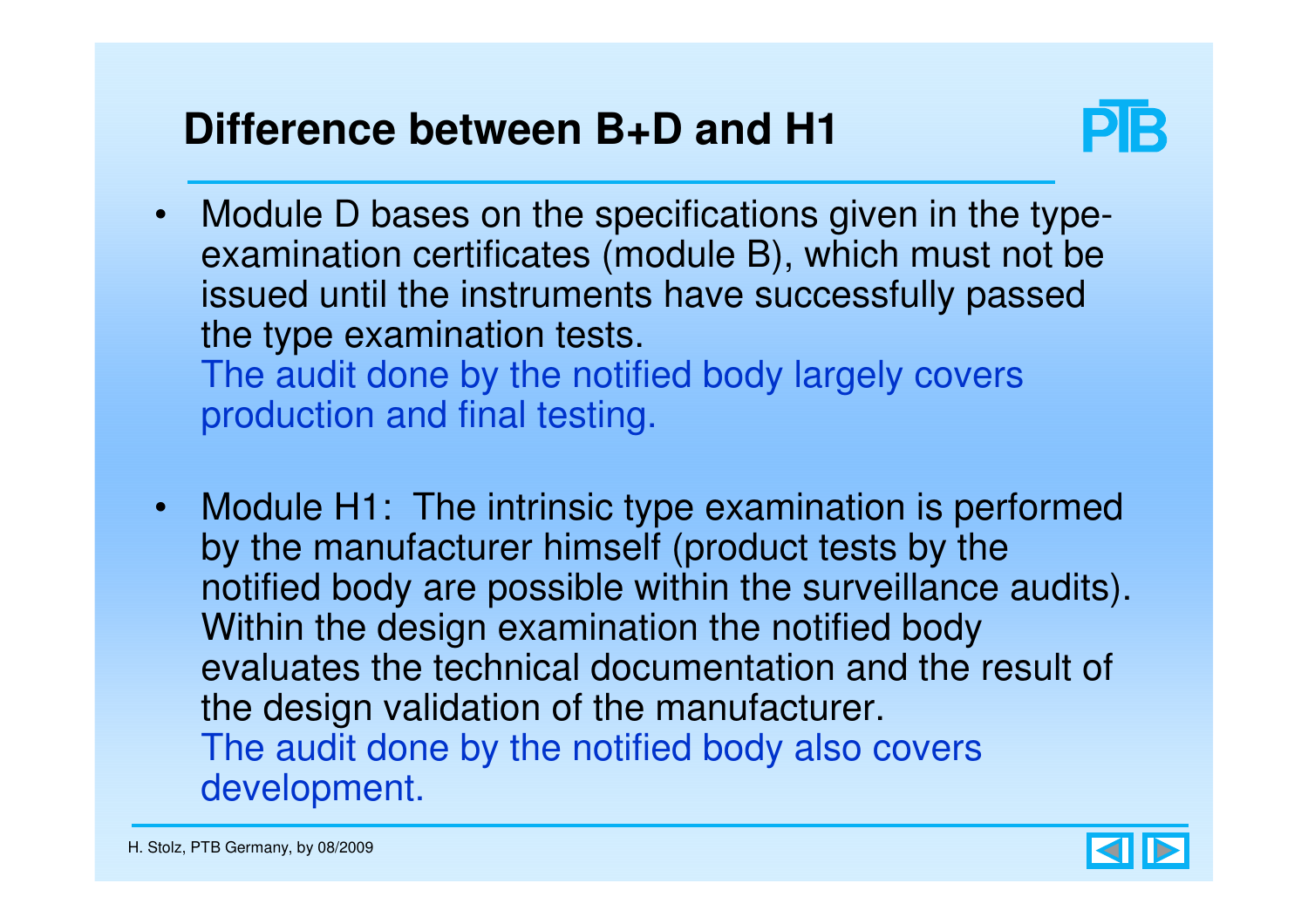## **Difference between D and D1**



- • Module D: The notified bodies audits and surveils, whether the quality managements system of the manufacturer secures, that instruments meet the stipulations stated in the type examination certificate and in the technical documentation and the other requirements of the MID.
- Module D1: Within the audit the notified bodies evaluates the technical documentation of the manufacturer and surveils, whether the quality managements system of the manufacturer secures, that instruments meet the stipulations stated in the technical documentation and the other requirements of the MID.

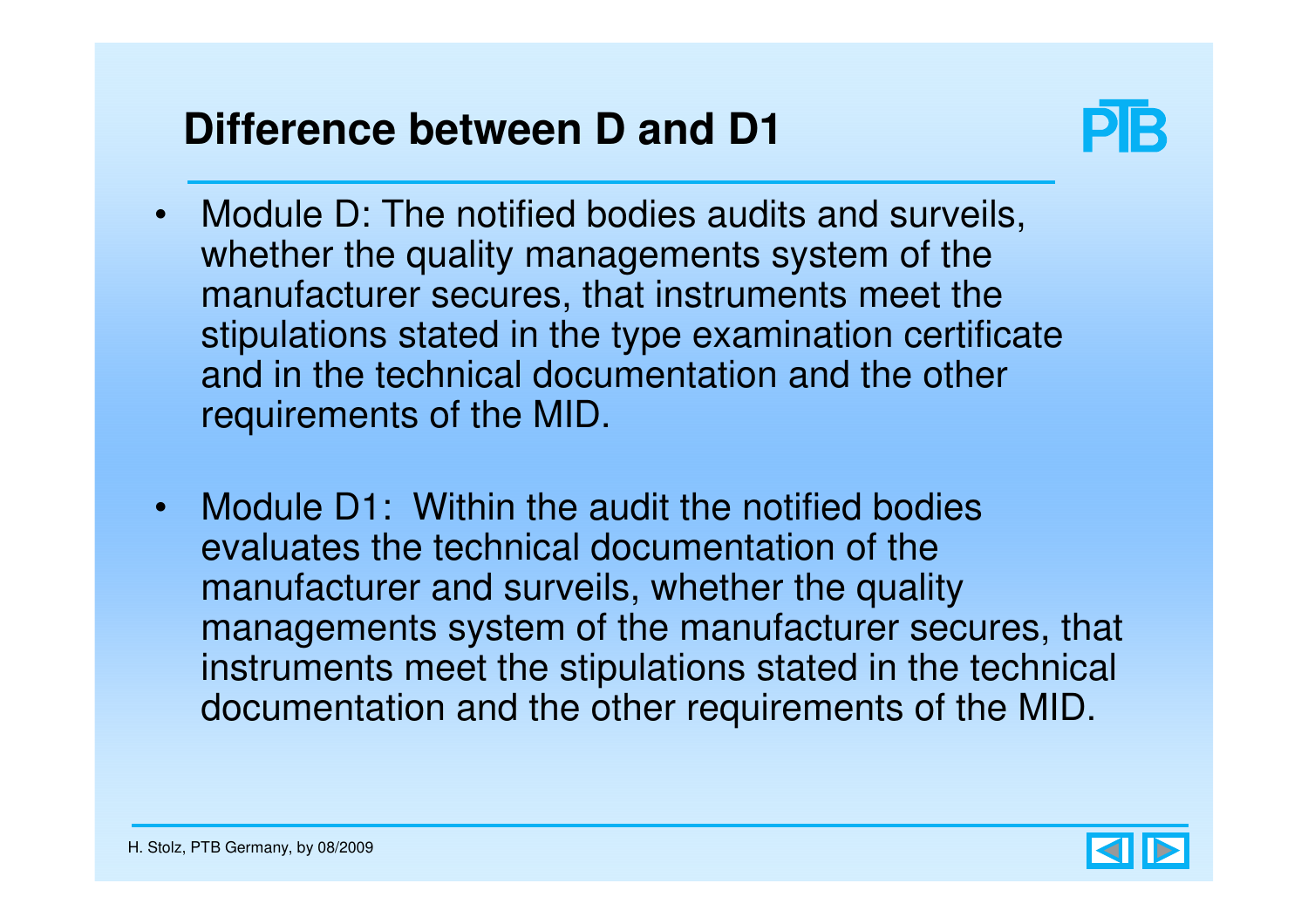## **ComparisonISO 9001-Certificate / QM-Approval**



|                                        | <b>ISO 9001-Certification</b>                                                                   | <b>QM-Approval</b>                                                                                                                          |  |
|----------------------------------------|-------------------------------------------------------------------------------------------------|---------------------------------------------------------------------------------------------------------------------------------------------|--|
| <b>Purpose of</b><br><b>QM-Systems</b> | Compliance with customer<br>requirements<br>Decrease of failure costs<br>Continuous improvement | Securing of the compliance<br>of measuring instruments<br>with legal requirements                                                           |  |
| <b>Purpose of certificates</b>         | Get customer confidence                                                                         | Authorisation of conformity<br>declaration                                                                                                  |  |
| <b>Scope of certificate</b>            | All processes and products<br>of an organisation                                                | Measures of quality assurance for<br>certain product categories<br>(includes if necessary further<br>organisations $-$ i.E. subcontractors) |  |
| <b>Typical procedure</b>               | Application / audit / evaluation /<br>decision / surveillance                                   | Application / audit / evaluation /<br>decision / surveillance                                                                               |  |
| <b>Validity period</b>                 | 3 years                                                                                         | 3 years                                                                                                                                     |  |
| <b>Surveillance period</b>             | Annual surveillance visits                                                                      | Annual surveillance visits<br>+ unexpected visits                                                                                           |  |

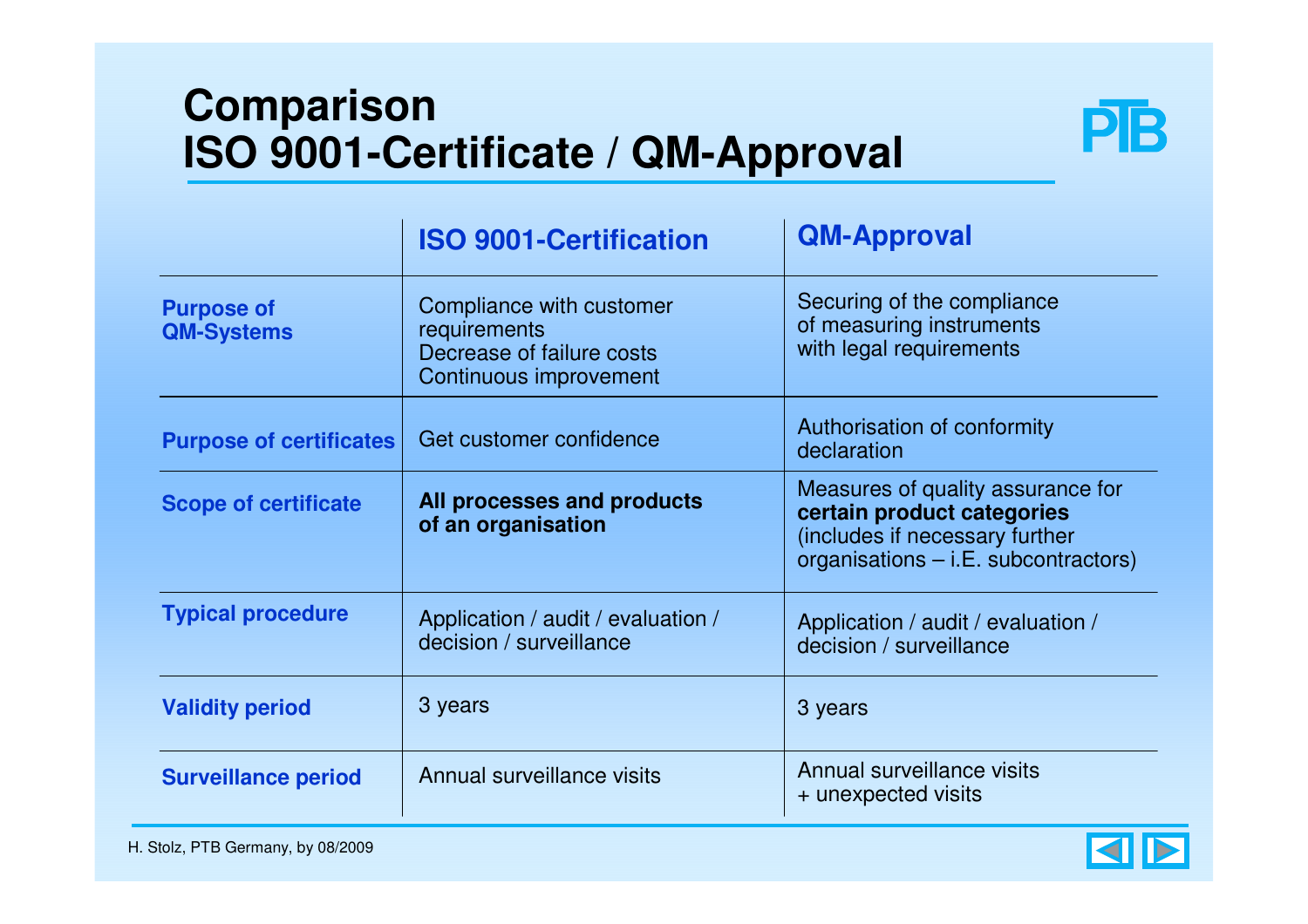## **Effect of an existing ISO 9001-Certificate for Quality System Approval**



- • An present ISO 9001-Certificate does not replace the approval audit by the notified body
- • ISO 9001-Certification is not a requirement for the approval of the quality system, but helpful (lower costs, audit of notified body is restricted to the "technical delta")
- • Some notified bodies offer ISO 9001-Certification in addition to the approval of the quality system (not PTB)

#### **Useful WELMEC-Guide for Measuring Instrument Manufacturers:**

WELMEC Guide 8.6 "Measuring Instruments Directive 2004/22/EC Presumption of Conformity of the Quality System of Manufacturers with Module D or H 1 when EN ISO 9001:2000 is applied"

http://www.welmec.org/publications/8-6.asp

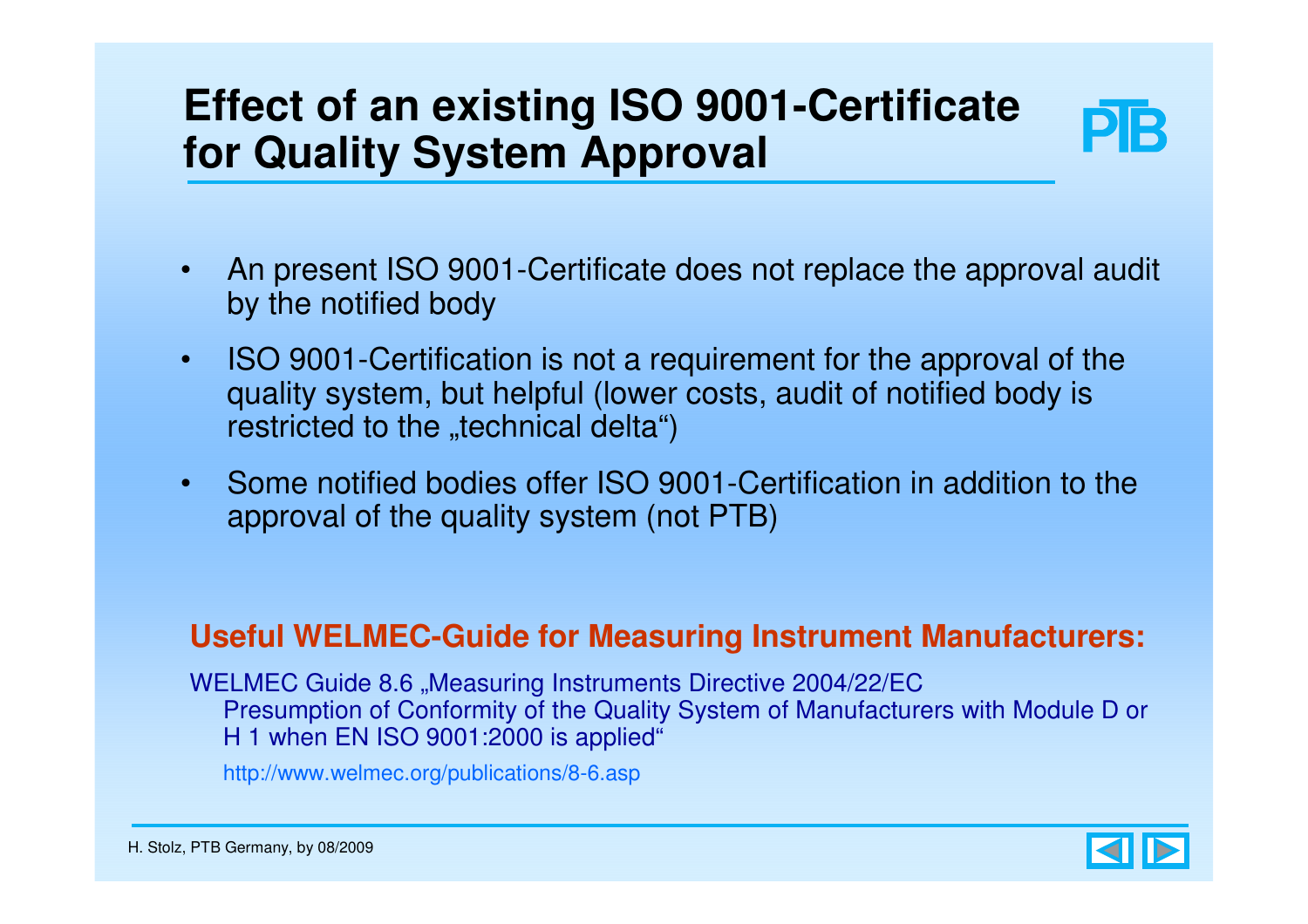

KI

H. Stolz, PTB Germany, by 08/2009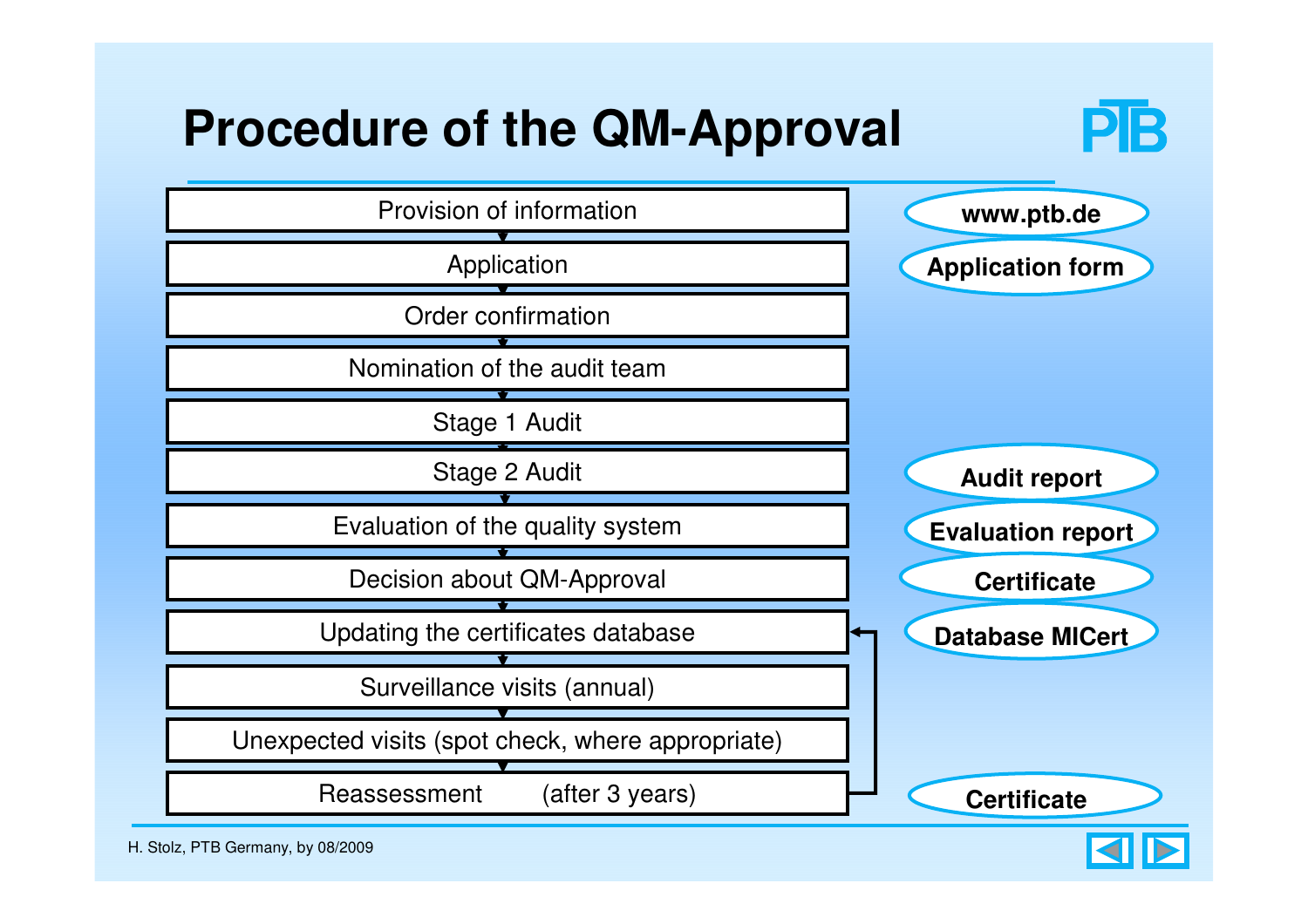## **Application documents which have to be submitted**



- Filled and signed application form + list of preliminary questions•
- •Acceptation of the General Terms and Conditions of Certification of the PTB
- • Copies of existing QM-Certificates(e.g. ISO 9001 certificates, accreditation certificates)
- • List of the measuring instrument types which are designated for the Conformity Declaration with regard to the quality system approval applied(with number of design examination certificates / type examination certificates if existing)
- •Copies of type-examination-certificates (for modules D, E, unless not issued by PTB)
- •Technical documentation of the measuring instruments (for modules D1, E1, H, H1)
- • Quality plans for several measuring instrument types, (i.e. short description of the key elements of production to make sure that the requirements of the MID will be met, e.g. quality system approval of suppliers, 100% final inspection including calibration, justification and sealing or placing into operation on site by own service technicians)
- •Quality Management Manual of the company
- • List of all documents subordinated to the QMM and relevant to the quality system approval

#### **All documents have to be submitted in German or English !!!**

Further documents will be requested by the audit teamduring the approval procedure

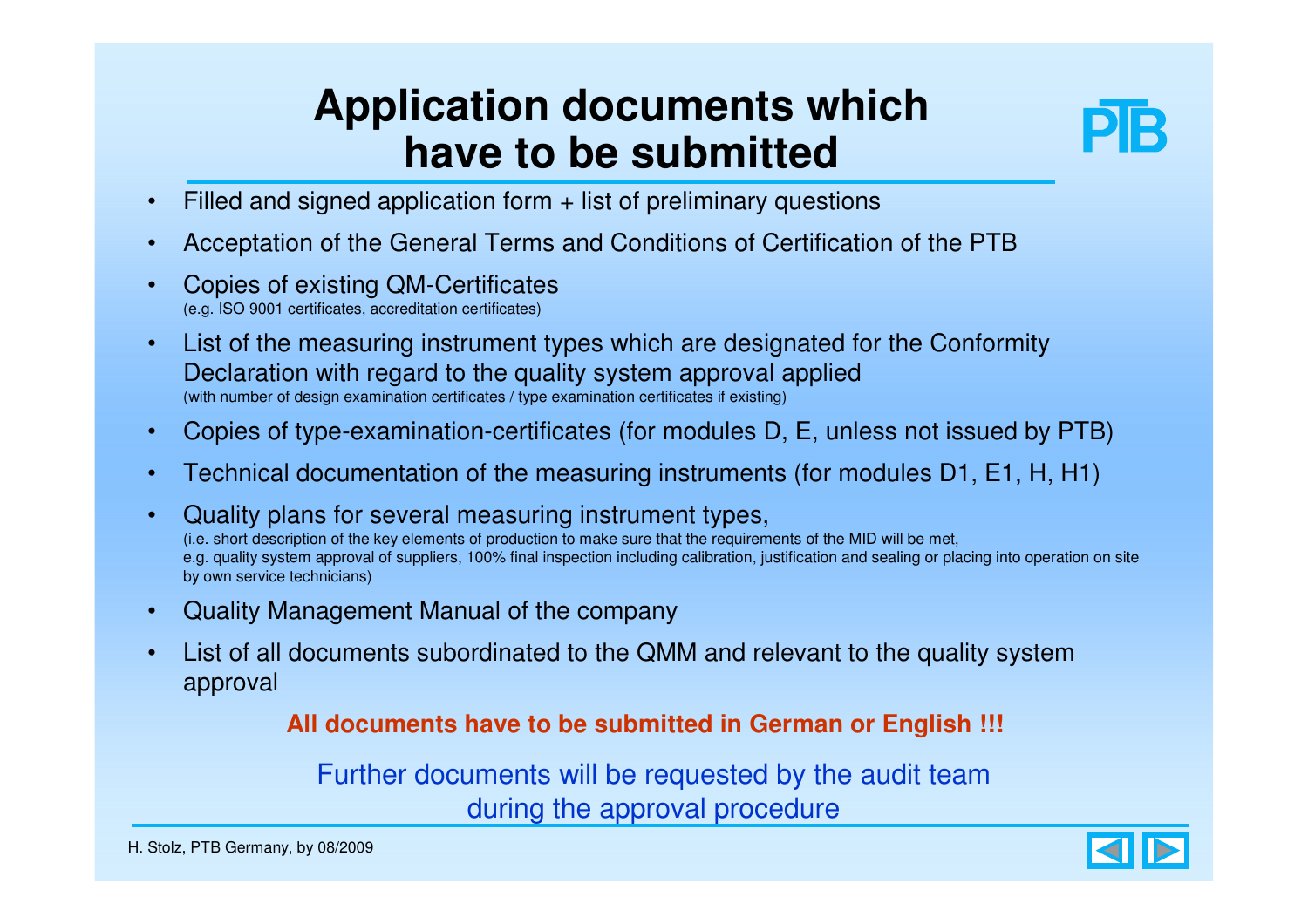# **Audit-team for quality system assessment**

### **Audit-team has to provide as follows:**

- •Well-founded knowledge on legal metrology
- •Knowledge in quality management (auditor training)
- •Expertise in corresponding measuring instruments category

### **Typical audit team:**



**Both registered in the list of auditors of the certification body of PTB**

**The certification body of PTB is equipped with competent auditors and experts from the technical PTB divisions and from the German verification authorities.**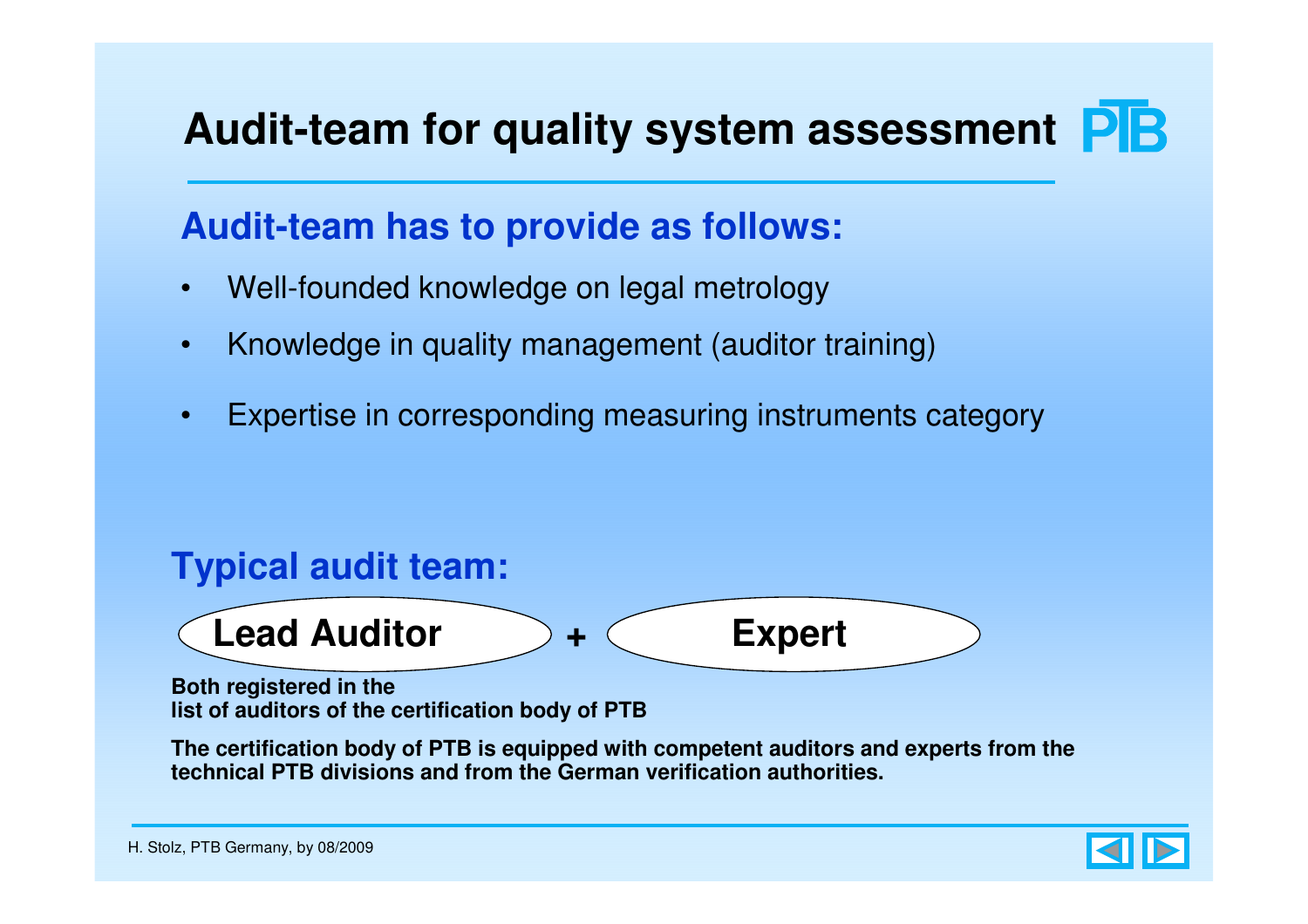## **Estimated charges**

**(non-binding experience values)**



#### **Computation of fees according to effort and the work performed**

- Basis: Regulations Governing the Charges for Services Supplied by PTB•
- •ca. 1.000  $\epsilon$  /day /person plus travel expenses

#### **Effort depends on**

- •Scope of the measuring instruments category
- •Complexity of development-/ manufacturing process
- Number of locations and potential contractual partners to be taking into •account
- •Potential additional labour (i.e. translations, additional audits)

#### **Typical effort for the initial approval**

**(Module D, 1 instrument category, 1 location, German language, ISO 9001-Certificate present)**

- • Stage 1 Audit: Lead Auditor:  $\frac{1}{2}$ -1 day on location + travel time,  $\frac{1}{2}$  day pre-/post processing
- • Stage 1 Audit: Lead Auditor: 1-2 days on location + travel time, 1-2 days pre-/post processing 1 Expert: 1-2 days on location + travel time, 1-2 days pre-/post processing
- •Certification Body: 1 day

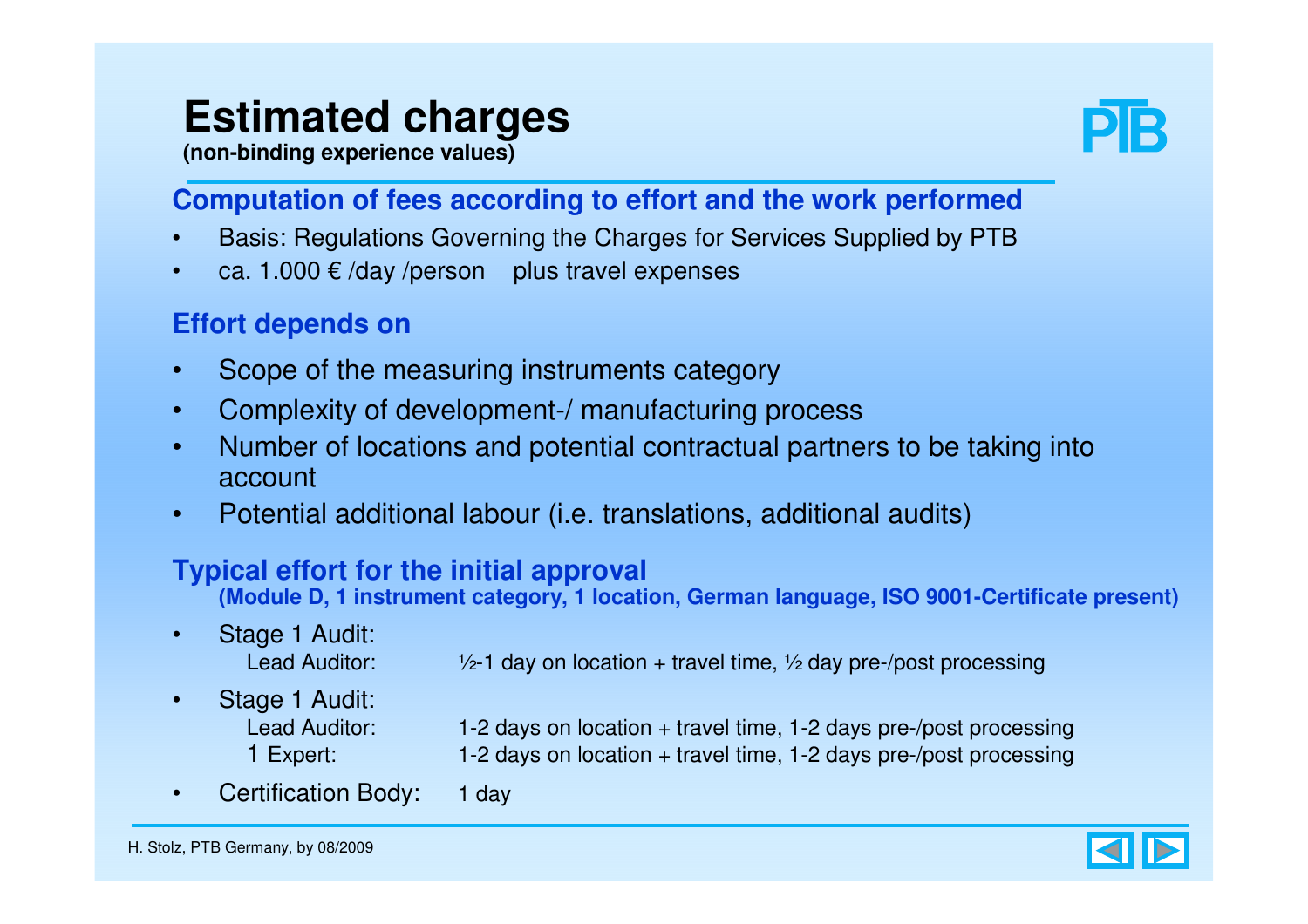## **Changes on an approved QM-System**



### **Examples for notifiable Changes:**

- •Relocation or extension of sites
- •Change of a subcontractor for metrological relevant components
- •Change of testing methods in final inspection of the production
- •Basic changes in production process
- •Lapse of ISO 9001-Certification
- • Add new measuring instrument types on the scope of quality system approval

**-> notification to audit team or certification body**

- **-> review by the notified body**
- **-> potential changes of QM-Approval**

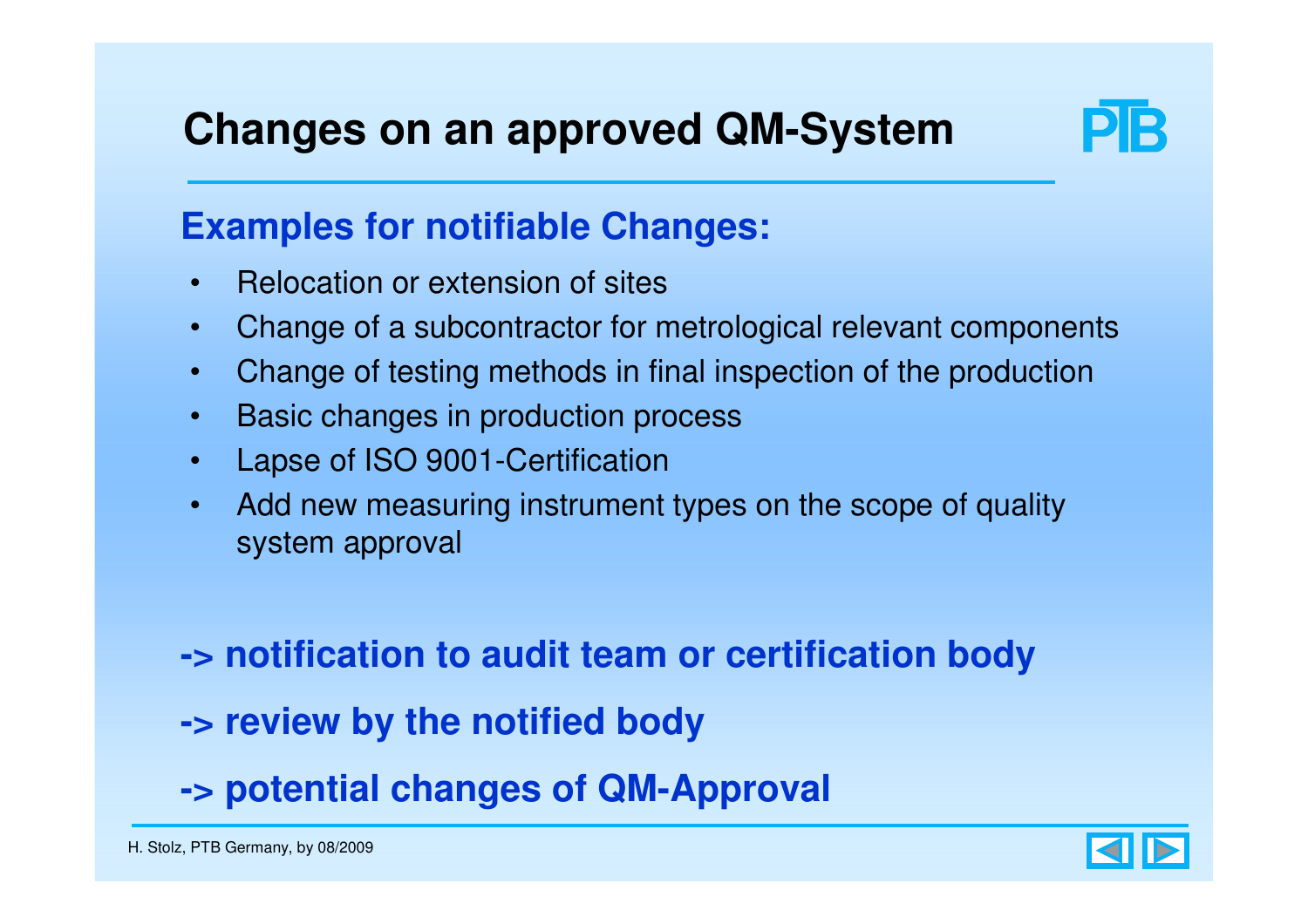# **Contact**



#### **EG Type Examination Certificates acc. to MID Annex B and EG Design Examination Certificates acc. to MID Annex H1:**

| <b>MID-Annex</b> | PTB-Dept. | <b>Contact Pers</b> |
|------------------|-----------|---------------------|
| <b>MI-001</b>    | 1.5       | Dr. Rinker          |
| MI-002           | 1.4       | Dr. Kramer          |
| MI-003           | 2.3       | Dr. Kahmann         |
| MI-004           | 7.6       | Dr. Rose            |
| MI-005           | 1.5       | Dr. Rinker          |
| <b>MI-006</b>    | 1.1       | K. Schulz           |
| MI-007           | 1.3       | Dr. Jäger           |
| <b>MI-008</b>    | 5.4       | I. Lohse            |
| MI-009           | 5.4       | I. Lohse            |
| <b>MI-010</b>    | 3.2       | Dr. Ulbig           |
|                  |           |                     |

#### on/Certifier

 michael.rinker@ptb.derainer.kramer@ptb.de martin.kahmann@ptb.de juergen.rose@ptb.de michael.rinker@ptb.de karsten.schulz@ptb.de frank.jaeger@ptb.de ingo.lohse@ptb.de ingo.lohse@ptb.de peter.ulbig@ptb.de

#### **QM-Approval acc. to MID Annexes D, D1, E, E1, H and H1:**

| all | Q <sub>0</sub> | M. Urner  | markus.urner@ptb.de |
|-----|----------------|-----------|---------------------|
|     |                | Dr. Stolz | harry.stolz@ptb.de  |